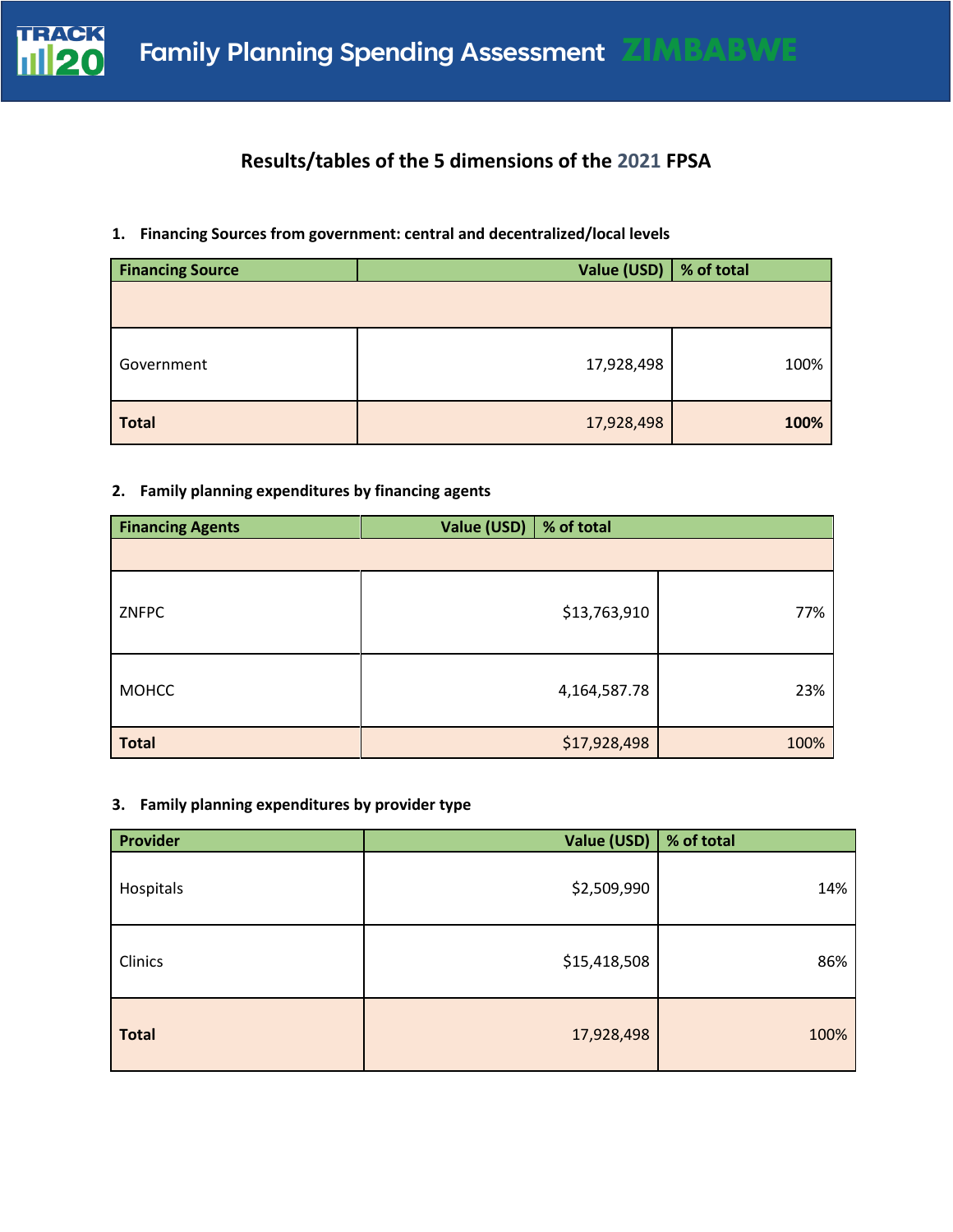

**4. Family Planning expenditures categories (FPSC)** 

| <b>Service Delivery Category</b>                                                            | <b>Amount (USD)</b> | % of total |
|---------------------------------------------------------------------------------------------|---------------------|------------|
| <b>Expenditure on staff providing FP services (personnel)</b>                               | 14,277,026.78       | 80%        |
| Service staff costs (for direct service provision) in<br>mobile/community services settings | 626,900             | 3%         |
| <b>Outsourcing of services</b>                                                              |                     |            |
| Contraceptives, medicine & other consumables                                                | \$1,798,639         | 10%        |
| <b>IUD</b>                                                                                  |                     |            |
| <b>Implants</b>                                                                             | \$182,517           | 1%         |
| DMPA-IM (Depo Medroxyprogesterone Acetate Intra-<br>Muscular)                               | \$395,564           | 2%         |
| Sayana Press - Depo Medroxyprogesterone Acetate Sub<br>-Cutaneous (DMPA-SC)                 |                     |            |
| Pills                                                                                       | \$1,220,558         | 7%         |
| Condoms (male and female)                                                                   |                     |            |
| Lactational Amenorrhea Method (LAM)                                                         |                     |            |
| Long-acting method (sterilization)                                                          |                     |            |
| Others (Contraceptives/consumables not disaggregated<br>by type)                            |                     |            |
| <b>Above-site level category</b>                                                            | \$1,225,932         | 7%         |
| Logistics/transportation of contraceptives etc.                                             | \$122,593           | 1%         |
| Information, Education and Communication (IEC)                                              | \$24,519            | 0.1%       |
| <b>Policy Development and Advocacy</b>                                                      | \$36,778            | 0.2%       |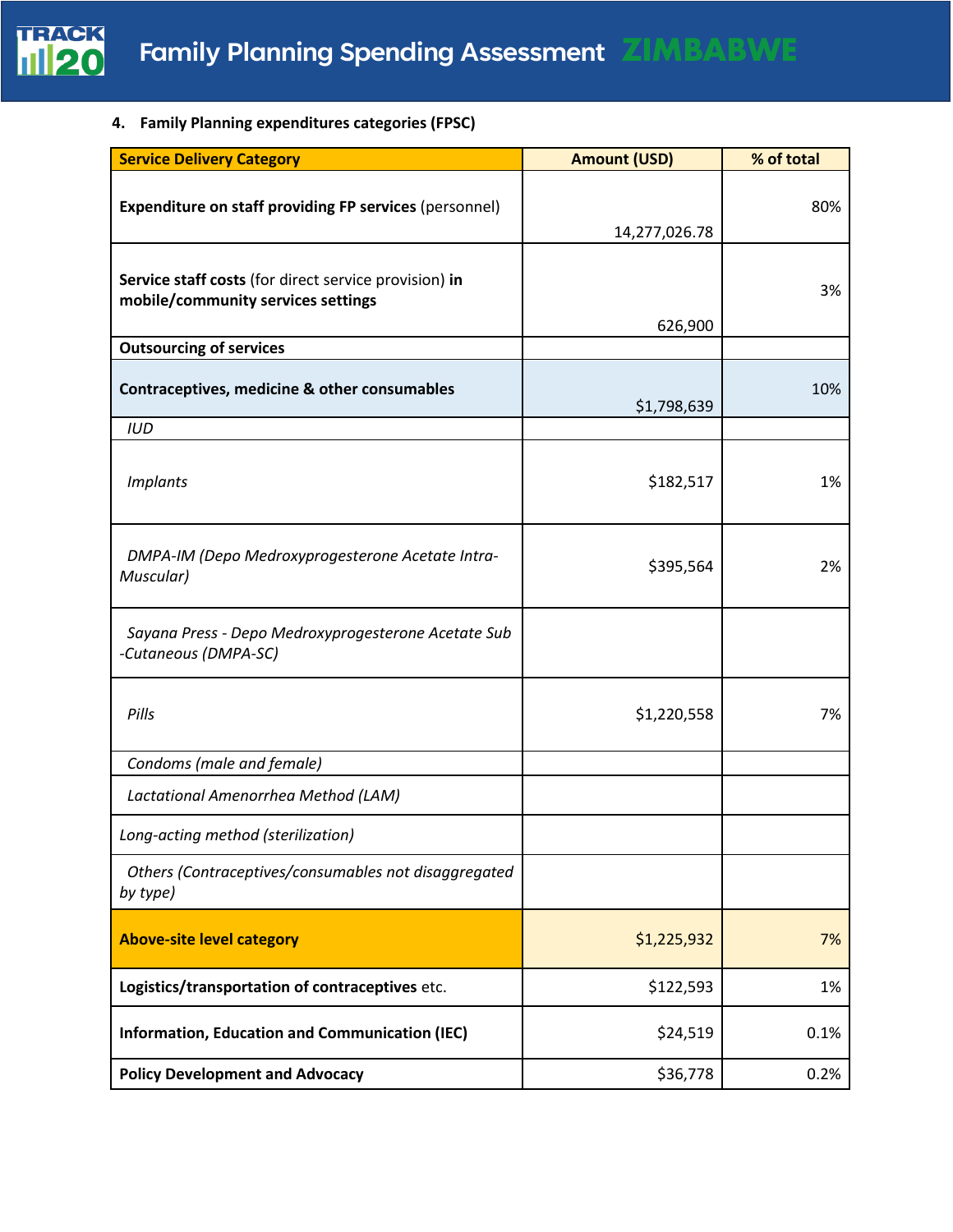

# **Family Planning Spending Assessment ZIMBABWE**

| Management Information System (MIS) and Health<br><b>Information System (HIS)</b>                                                                                                                    | \$12,259   | 0.1% |
|------------------------------------------------------------------------------------------------------------------------------------------------------------------------------------------------------|------------|------|
| <b>Monitoring, Evaluation and Research</b>                                                                                                                                                           | \$245,186  | 1%   |
| Capacity building/training (for all categories mentioned<br>above)                                                                                                                                   | \$61,297   | 0%   |
| <b>Program Management</b>                                                                                                                                                                            | \$367,780  | 2%   |
| <b>Operational expenditures (Expenditures that cannot be</b><br>directly traced to the provision of a service; sometimes<br>referred to as "overhead" or "indirect" costs, e.g., rent,<br>utilities) | \$355,520  | 2%   |
| <b>Others</b> (please specify)                                                                                                                                                                       |            |      |
| Capital (medical & non-medica equipment,<br>construction & renovation, )                                                                                                                             |            |      |
| <b>Total</b>                                                                                                                                                                                         | 17,928,498 | 100% |